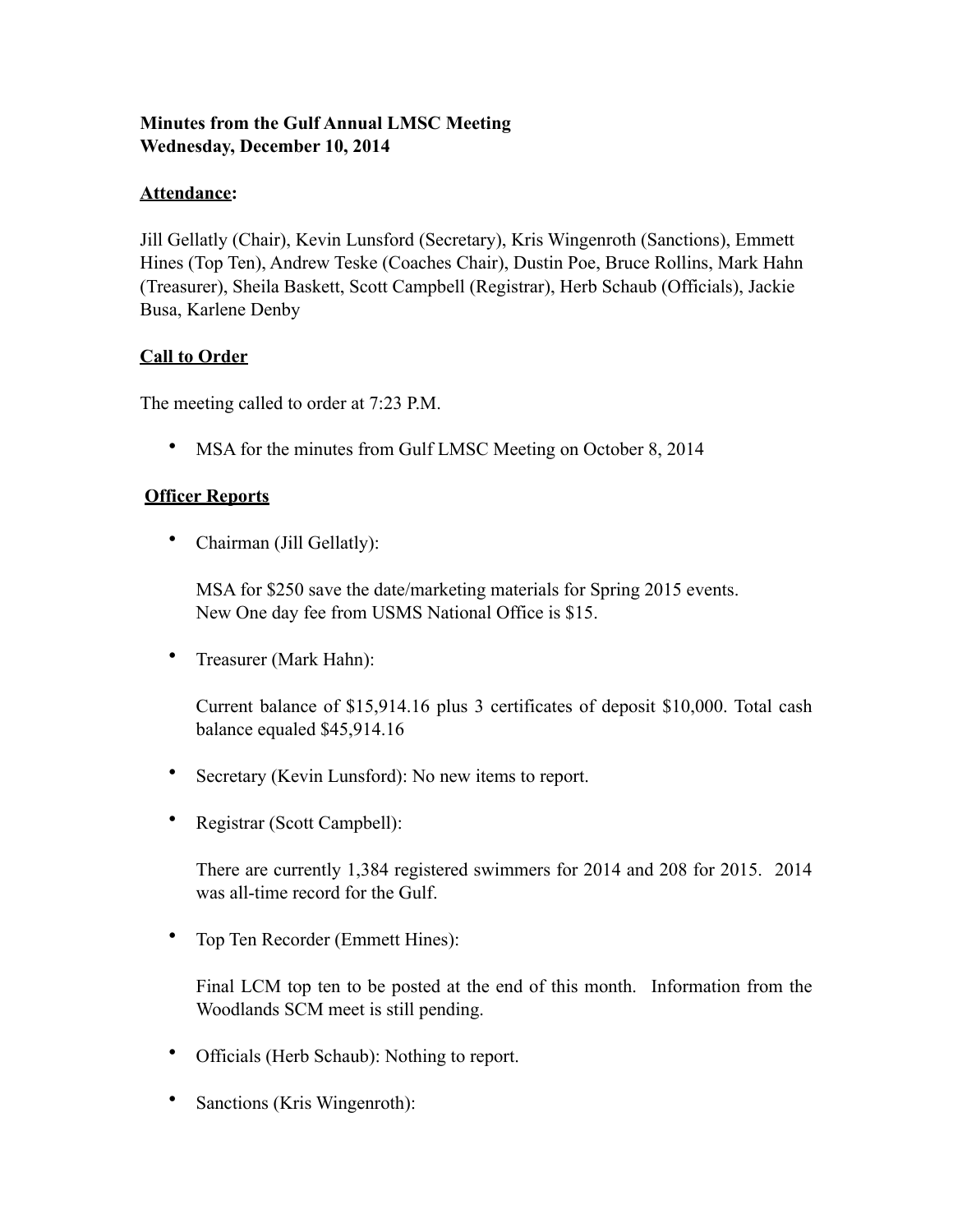Sanctions for Rice March Madness, Sweetheart Meet were awarded. Zone Meet is pending.

• Website (Sheila Baskett): Forms for 2015 were received from Scott and posted.

### **New Business**

#### **Officer Elections**

Chair – Jill Gellatly (2015) Vice Chair – Bruce Rollins (Chair 2016 after Jill's resignation) Secretary – Kevin Lunsford Treasurer – Mark Hahn Registrar – Scott Campbell

• MSA for the proposed slate of officers for 2015-2016

### **Appointments**

Top Ten Recorder – Emmett Hines Coach' Chair – Dustin Poe Officials Chair – Herb Schaub Sanction Chair – Kris Wingenroth Publicity Chair – Karlene Denby Website – Sheila Baskett At-Large – Andrew Teske

- MSA to approve slate of appointments made by Chair.
- Leadership task force LMSC Chair workshop -March 13-15, 2015 in Phoenix, AZ. MSA for funds for air fare for Jill Gellatly, Bruce Rollins to attend the event.
- Update on Adult Learn to Swim

Adult Learn-to-Swim will be offered in Dallas at the end of March. Cost per person is approximately \$300 plus an annual fee of \$50. Possibly send two coaches from Gulf LMSC to Dallas. Target the beginning of summer for the Gulf region to implement an outreach event.

• Fitness Challenge-Road to San Antonio